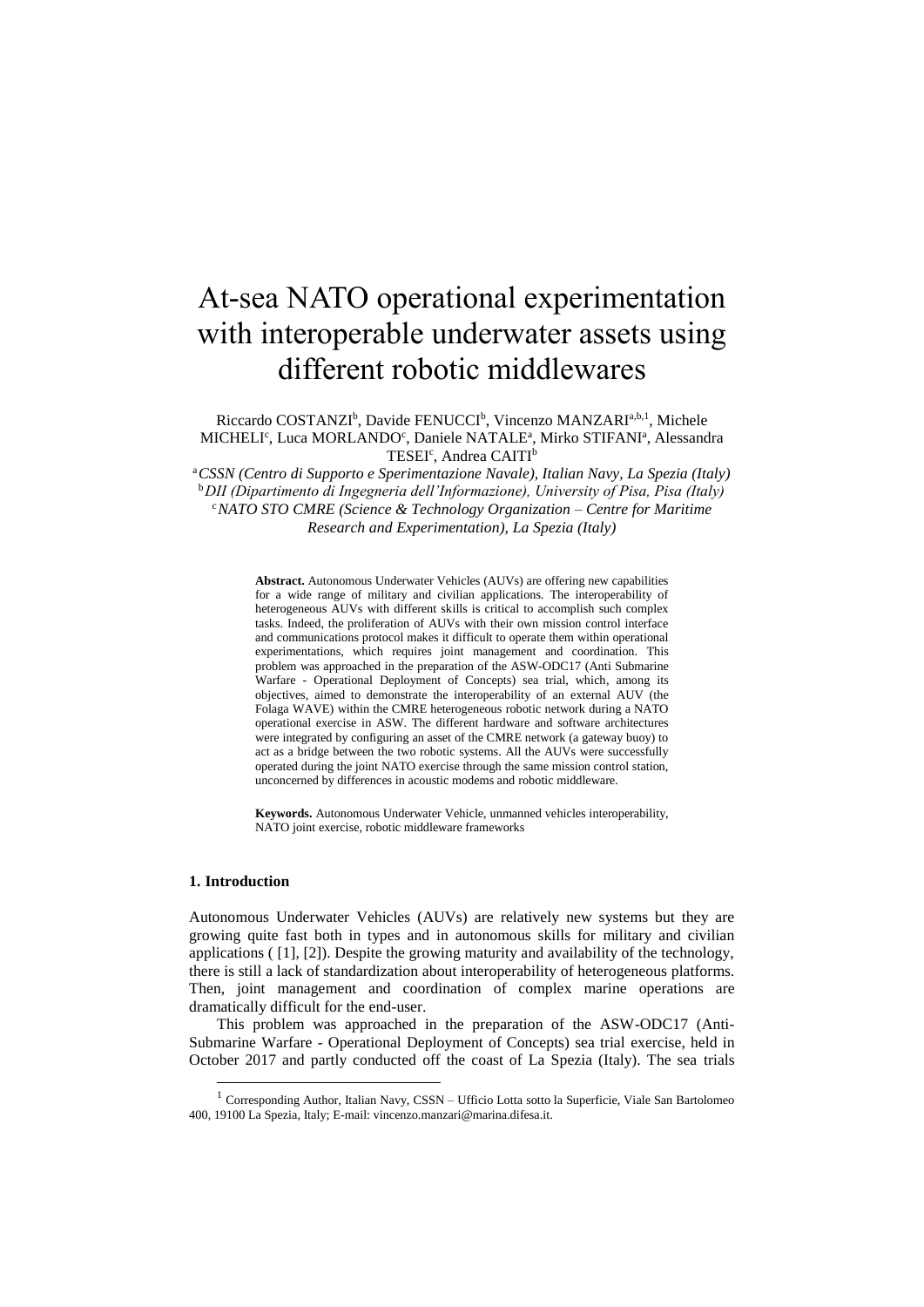activities were organized in the context of the CMRE project MUS (Maritime Unmanned Systems) for ASW, in cooperation with NATO Naval Units and the Italian SEALab consortium (the joint laboratory between the Naval Experimentation and Support Centre of the Italian Navy and the Italian Interuniversity Center of Integrated Systems for the Marine Environment). The final objective of the MUS project is the development and test at sea of a heterogeneous autonomous ASW network based on unmanned underwater vehicles implementing a multistatic active sonar system. From the Italian partners' point of view, the goal was to demonstrate the interoperability of a national AUV (the Folaga WAVE [3]) within the CMRE robotic network for ASW [4] during a NATO operational exercise involving assets of different NATO Navies.

The paper is organized as follows. An overview of the whole exercise is presented in section 2. The high-level architectures of CMRE ASW Network and Folaga WAVE software are described in section 3, along with their respective middleware. Then, specific interoperability experiments and related results are described in section 4 and the conclusions are drawn in section 5.

### **2. ASW Operational Deployment of Concepts '17 Experimentation**

The ASW-ODC17 sea trial was led by CMRE and held in the period 12 October - 1 November 2017 in collaboration with NATO naval units. The interoperability tests described in this paper were conducted for four days (in the period  $12 - 17$  October).

The ASW-ODC17 experimentation mainly aimed to:

- Improve CMRE's capability to **integrate** a multi-static ASW hybrid mannedunmanned network into a NATO exercise / operational experimentation;
- Augment the CMRE ASW active multistatic sonar network by applying bistatics with the aid of other sonar sources;
- Demonstrate **interoperability** of a National underwater robot (the Folaga WAVE hybrid AUV) within the CMRE heterogeneous Manned/Unmanned network for ASW applications.

In CMRE's multistatic active sonar hybrid network, multiple more sonar sources (i.e. transmitters installed on a buoy or towed by NRV Alliance) transmit a sonar signal (ping). When the pings are scattered by objects, receiving hydrophone arrays can collect those echoes from different positions, including the arrays towed by autonomous platforms (in particular two OEX AUVs). Another receiver array, the new triplet SLICTA array, was towed from NRV Alliance. Mobile and moored gateway buoys build the communications infrastructure of the network and allow command and data exchange among all nodes (manned and unmanned). This way, a system operator can interact remotely or in real time with the underwater network using firstly the gateway buoys and then multi-hop acoustic communications.

# **3. CMRE Network for ASW and Folaga WAVE Software Architectures**

# *3.1. MOOS-IvP vs ROS: Robotics Middleware Outlook*

This subsection contains a brief overview of the two middleware used in this experimentation, MOOS-IvP (Mission Oriented Operating Suite – Interval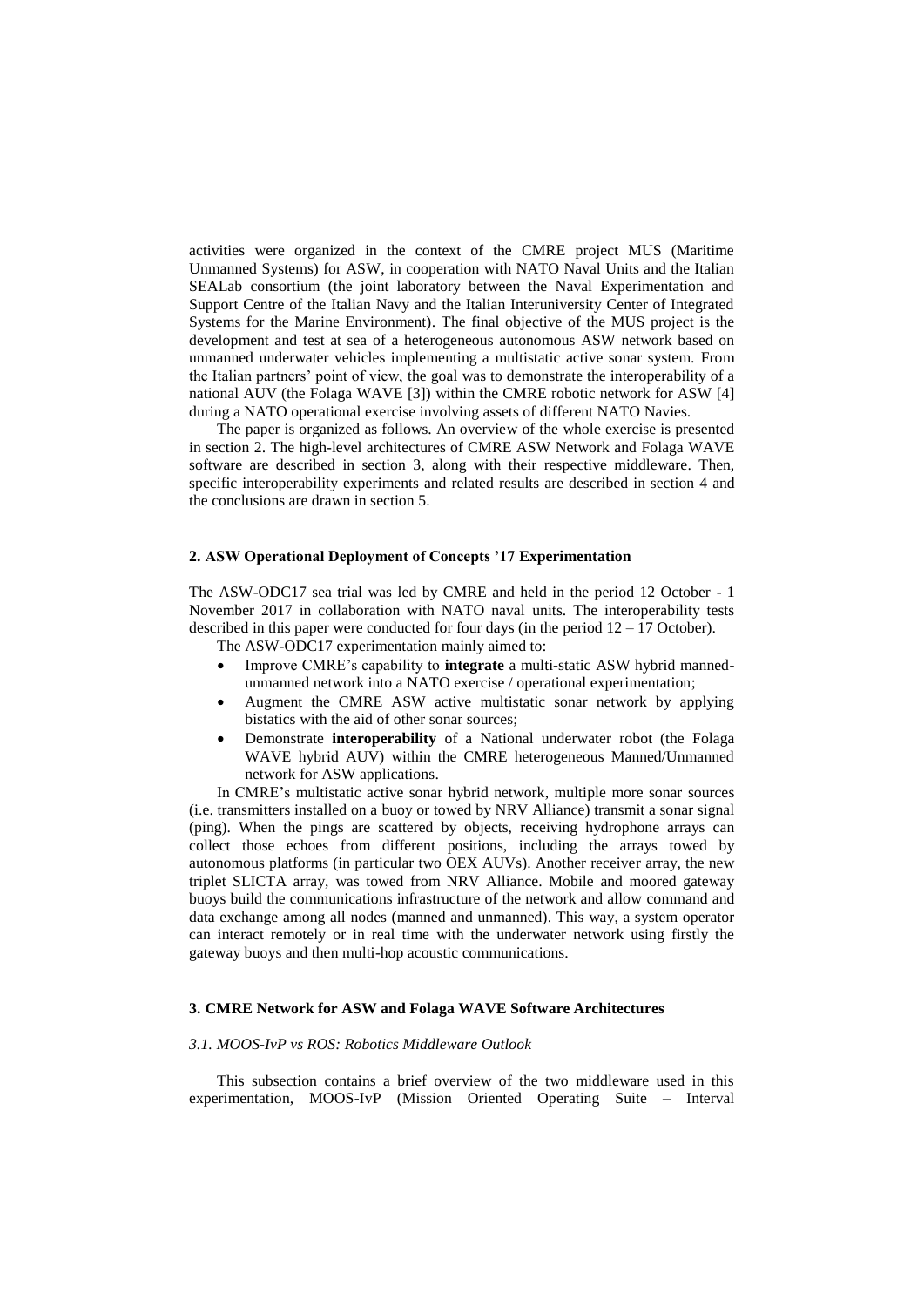Programming) adopted by CMRE and ROS (Robotic Operating System) used by Folaga-WAVE, aiming at underlining similarities and differences.

The MOOS-IvP is a combination of two components: IvP Helm and MOOS. MOOS and ROS are publish-and-subscribe systems, which provide the communication of arbitrary data throughout a network. However, in order to complete mission objectives, a robotic system also requires a deliberative component in addition to its reactive aspects (e.g. avoiding obstacles) [5]. This is the goal of the MOOS process IvP-Helm, which act as an autonomous decision-making engine that executes in the backseat of the robotic platform. In fact, a MOOS-IvP environment is composed of several processes, which communicate using the MOOSDB database as a broker.

The rate of interactions across information channels, called topics, is controlled tightly by the MOOSDB, occurring synchronously at a predefined rate. Therefore, MOOSDB is relatively rigid, and each topic is bound to a startup-defined data type.

On the other hand, ROS processes (called nodes) communicate directly with each other, with no central broker. A central node (called master) exists, but only to manage node startup and shutdown. This is the main differences between MOOS and ROS: while all data within a MOOS system is transmitted through the MOOSDB, in ROS data are transferred using peer-to-peer communications.

The basic unit of interaction in ROS is a message, which is typically exchanged on a topic: from a node's perspective, messages are published synchronously and read from a subscription asynchronously.

The development of MOOS-IvP in the research community is continuous and ongoing, while its usage in the industry is very limited. While MOOS has historically been popular within the underwater robotics community, ROS is now by far more pervasive in a multi-domain context (ground, sea, air).

CMRE still prefers MOOS-IvP mainly because of the IvP part, which allows the vehicle to work autonomously towards a goal, while it operates within mission requirements, operating an efficient de-conflicting of the tasks.

Anyway, due to their many similarities, there is almost a one-to-one correspondence between ROS and MOOS system calls, and the path forward for the Centre is the integration of the two middleware.

## *3.2. CMRE NEMO Framework*

NEMO is the software framework developed at the CMRE to support CASW experiments using AUVs with acoustic communications. This section gives an idea of NEMO as a whole, while the interested reader may find more information in [4], [6], [7]. The CASW research at the CMRE uses two middle-weight OEX AUVs, and the Centre adopted MOOS as its robotic middleware on those vehicles. The most important MOOS process is called pAcommsHandler [7]. In 2011, in order to extend the acoustic range of the vehicles, the CMRE decided to integrate an additional back seat acoustic modem, the EvoLogics S2C R 8/16.

In addition, it was therefore decided to redesign pAcommsHandler, opening up the driver to become broader interoperable. The new process is now known as NEMO, and its general architecture is shown in Figure 1. Each circle is a MOOS application, while the square represents a physical modem, accessible through the appropriate MOOS application. Each solid arrow represents a flow of data between two MOOS applications via the MOOSDB.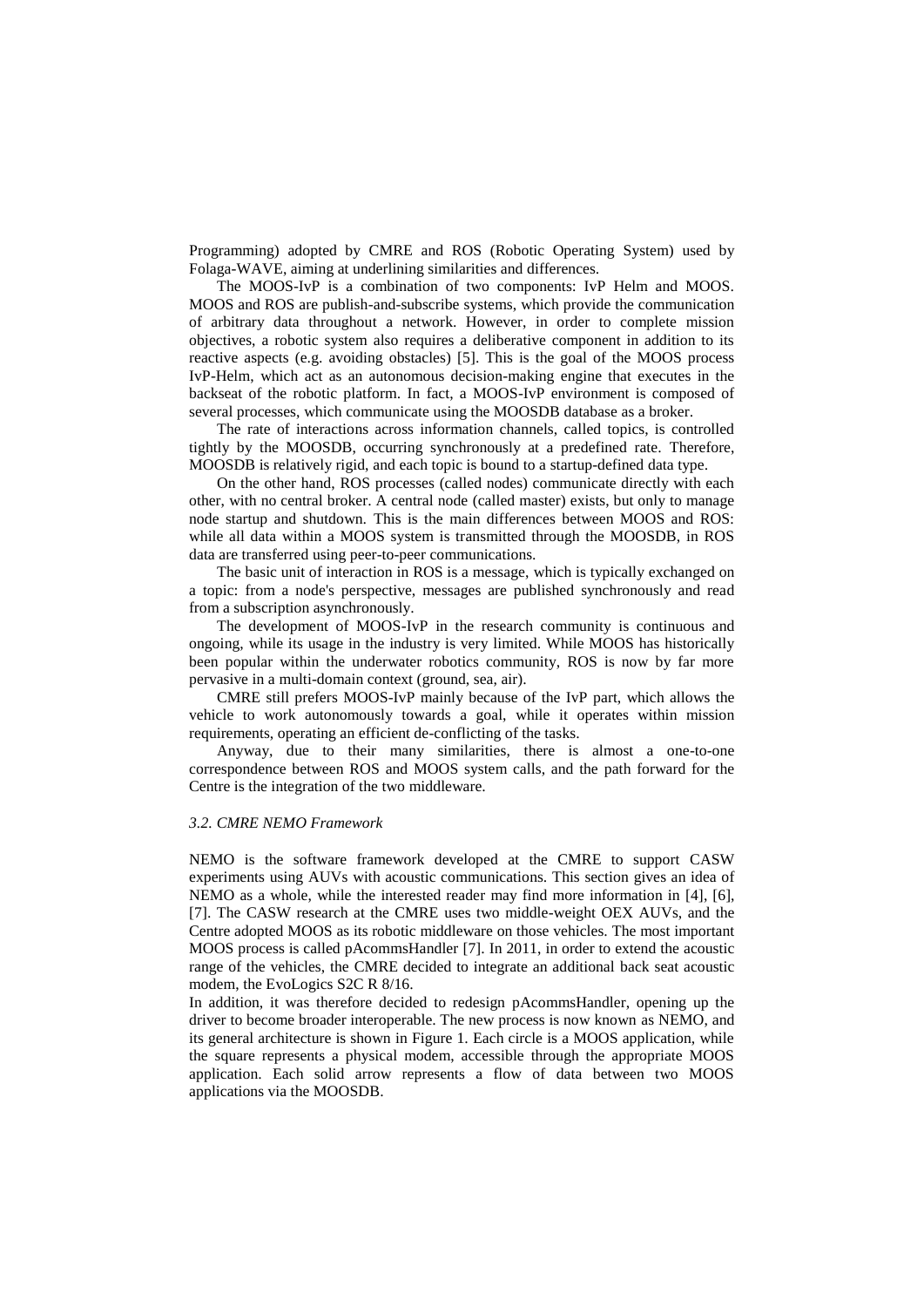

**Figure 1.** Nemo's high-level architecture.

The dashed arrows represent a client-server relationship. Any message received from the modem is published into the MOOSDB, from where the DCCL (Dynamic Compact Control Language) reads it and starts the decoding process. The DCCL MOOS application subscribes to those MOOS variables that are needed to compose outgoing messages. Once composed, the outgoing message is encoded and published into the MOOSDB, where it is read by the Priority Queue MOOS application.

The MAC MOOS application tells the Modem when it is allowed to access the acoustic medium. The current implementation uses a rigid TDMA (Time Division Multiple Access) scheme, where specific nodes are assigned specific time slot.

The migration from pAcommsHandler to NEMO has given the CMRE greater flexibility in modifying and extending the acoustic communication network with the OEXs and other research AUVs. The next ongoing step at CMRE is the development of a cognitive communications architecture (CCA) that will allow other channel access scheme beyond TDMA.

#### *3.3. WAVE Mission Control System (WMCS)*

The Italian WAVE project aims at studying and prototyping a hybrid oceanographic glider/AUV with energy conversion and recharging capabilities exploiting wave motion and solar energy. The project is funded by the National Research Projects of Military interest (PNRM) and it is conducted by the University of Pisa and GraalTech (Folaga vehicle manufacturer), under the supervision, steering and control of the Naval Experimentation and Support Centre of Italian Navy (CSSN). The WAVE Mission Control System (WMCS) integrates the modules specifically developed for the project with those already existing into the AUV, and it guarantees a high level of abstraction for the user set-up of an autonomous mission of the WAVE vehicle. The term "high level" means that the user does not have direct control of the hardware installed on the vehicle (both sensors and actuators), but interacts with them through an easily interpretable request-response mechanism made available by the WMCS.

Three basic functionalities are considered into the planning an autonomous mission through the WMCS:

- 1. Management of mission payloads: the user can switch on and off the additional sensors (CTD - Conductivity Temperature and Depth - probe and Side Scan Sonar), verifying their operating status and acquired data;
- 2. Control and Supervision of the mission: the user can communicate with the Guidance, Navigation and Control (GNC) system of the Folaga, giving new navigational tasks and monitoring the navigation status;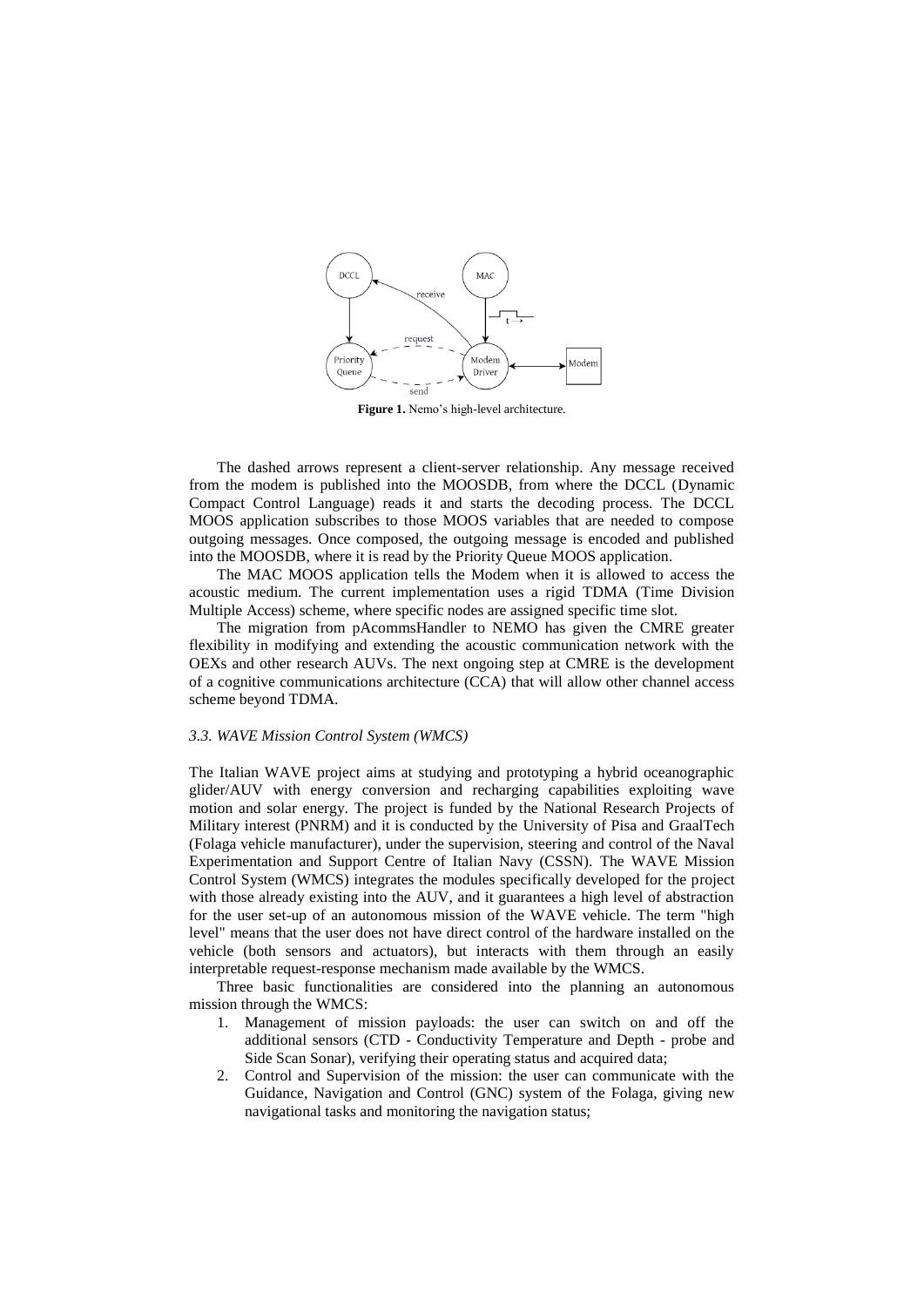

**Figure 2.** Conceptual scheme of the WAVE Mission Control System (WMCS).

3. Management of the operating mode: the user can control the operating mode of the vehicle (selectable between gliding, underwater navigation, surface navigation and surface recharging) depending on the available information and payloads.

In order to be effective, efficient and reliable, the SCMW has been designed and implemented in compliance with two main requirements:

- Modularity and scalability, thanks to the division of the system into different elementary modules. Each module has a specific task, favoring easier reengineering of the system to cope with new needs and hardware changes;
- Reconfigurability: the system keeps the same general interface architecture independently by the vehicle configuration (addition, removal or change of payload), which depends on the mission to carry out.

#### *3.3.1. ROS (Robotic Operating System) Implementation of WMCS*

The WMCS consists mainly of two subsystems:

- The Folaga Mission Control System (FMCS) onboard the vehicle, responsible for the management of mission payloads and interaction with the low-level control system of the Folaga vehicle;
- The Command and Control Station (C2S) on the base station (which can be placed on the ground or on a support vessel), which provides a graphical user interface with all the tools to carry out mission supervision and control.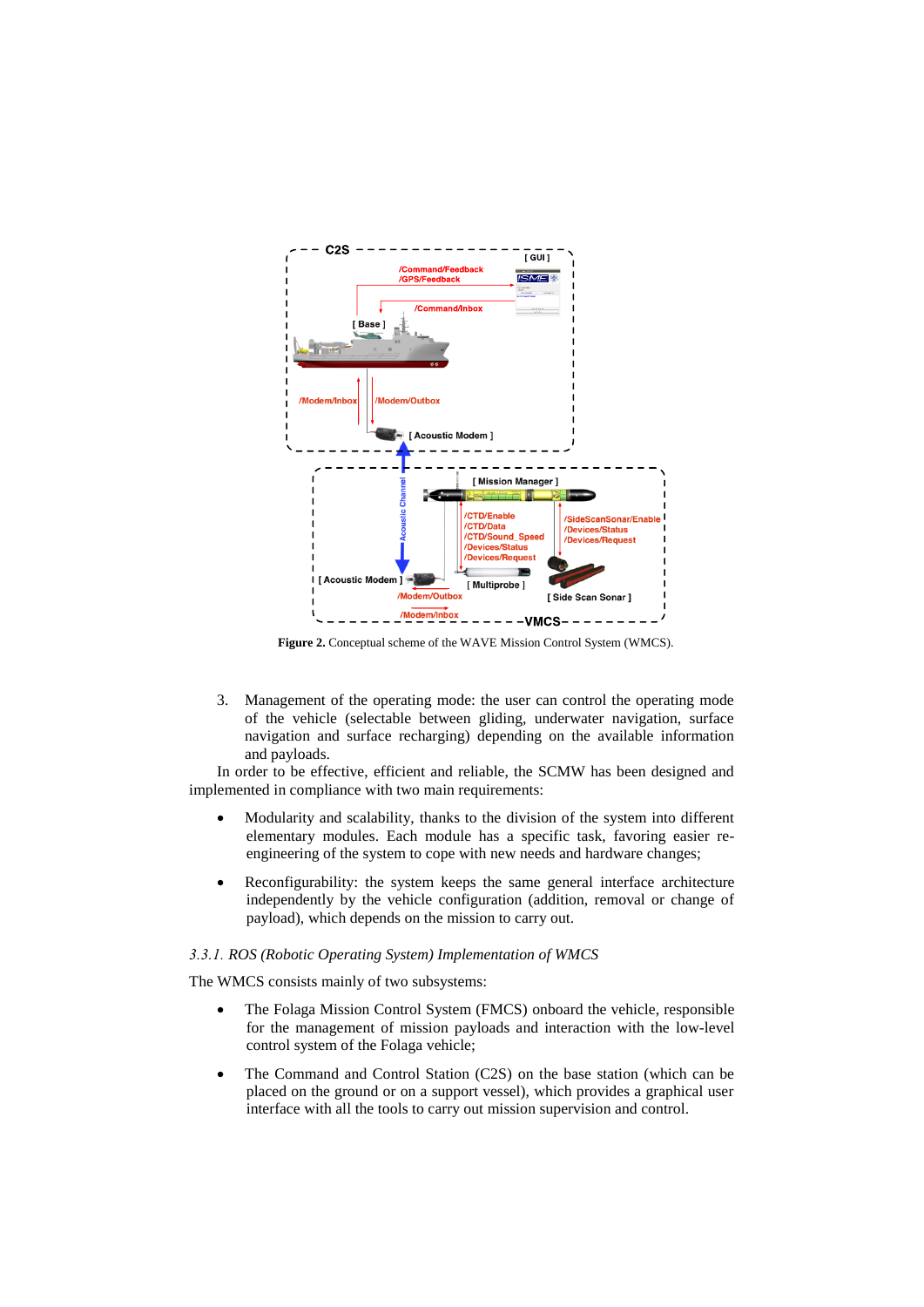Although the two systems are physically separate, they interact through the acoustic channel using the EvoLogics 18/34 modems mounted both on the base station and on the vehicle. This way, the user can send commands to the vehicle and receive proper notifications and information. To meet the requirements described before, the WMCS has been implemented in C++ language taking advantage of the features offered by ROS, explained in section 3.1. All its features were crucial to the success of the general project and of the interoperability tests.

The conceptual scheme of the WMCS is illustrated in Figure 2. The two main subsystems (FMCS and C2S, dashed boxes in the figure) consist of several elementary modules. Each module corresponds to a ROS node, indicated in square brackets, with a specific goal. The different applications communicate with each other exchanging information through the red highlighted topics: the arrows indicate the direction of the data flow between nodes. Within a topic, the data is encoded with a particular message structure specific to the considered topic.

# **4. Interoperability Tests and Results**

## *4.1. Trial Overview*

Interoperability capability was demonstrated by integrating the Italian unmanned vehicle Folaga WAVE into the described CMRE heterogeneous network by exchanging both commands and data. As it is now clear, Folaga WAVE vehicle and CMRE network have different robotics middleware. Therefore, a ROS-MOOS bridge software was installed on a moored buoy acting as a gateway between underwater assets. The gateway was equipped with acoustic modems working on different frequencies, due to the peculiarities of the different AUVs (OEX and Folaga WAVE).

To have representative operational information, the Folaga WAVE was equipped during the trial with a CTD probe, the data of which was shared with the CMRE Environmental Knowledge and Operational Effectiveness (EKOE) team [9]. In addition, CTD data were made available for periodic updates of the environmental map in the area and for insertion into the MSTPA (MultiStatic Tactical Planning Aid) decision support tool [10], in which the onboard processed sound speed can be a valuable information. In particular, interaction with EKOE program allowed visualizing the positions of all the underwater assets (CMRE OEX AUVs and Folaga WAVE) on the EKOE C2 station. Furthermore, the Folaga WAVE position was available on board the NATO partners' Flag-Ship and at NATO Allied MARCOM (Maritime Command) command and control stations. Figure 3 shows the information as they were seen on board NRV Alliance.

#### *4.2. Specific Tests and Results*

The planned interoperability tests started with a mission-planning phase, in which different parameters (e.g. waypoints, operating depth, and timeout) were sent from the CMRE C2S to the vehicle through the gateway buoy. After the vehicle started its mission, it automatically (at a selectable frequency) sent to the CMRE C2S its position and CTD data during profiling operation. Another test was the asynchronous request from the CMRE C2S to the vehicle of its position and CTD data. All the tests rely on acoustic communications between the gateway buoy and the vehicle.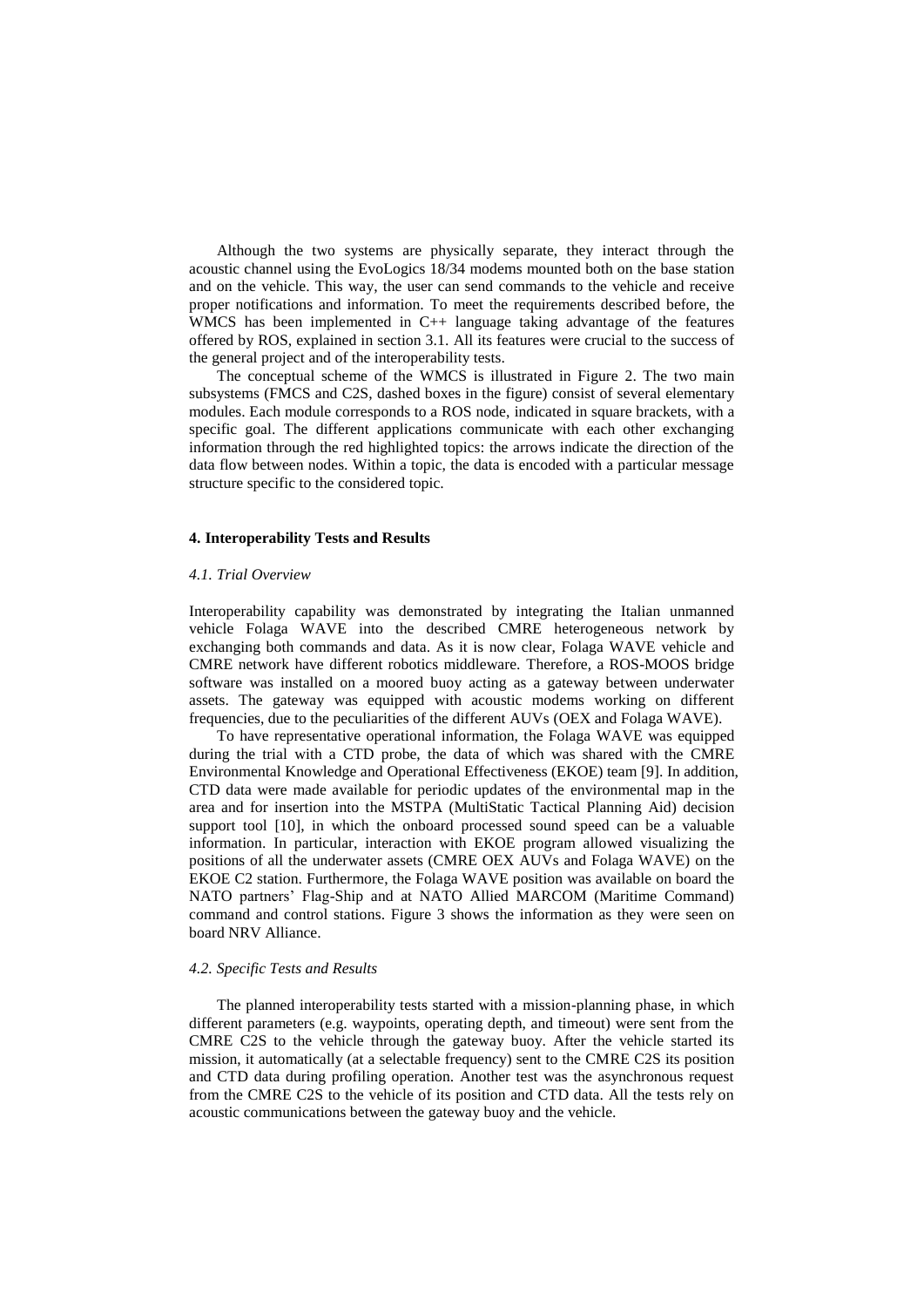

**Figure 3.** Screenshot of real data during the experiments. On the left, the sound speed received in real time during the Folaga WAVE profiling. On the right, the CMRE C2S with the AUVs' positions displayed.

The complete mission done for all the considered experiments is shown in Figure 4. It is important to recall that it was possible to remotely add, start, stop or abort different tasks on the AUV during the mission.

In particular, the vehicle was moving in gliding mode for about 250 meters in the first path between the starting point (red diamond) and the first dive point (orange asterisk). Then, it started doing four profiling tasks to characterize the water column down to 12 meters depth on a rectangular area of 5000 square meters. As it can be seen, it was present a strong Northeast sea current so that the vehicle resurfaced about 25 meters away from the diving points. In Figure 5, the gliding navigation and the following profiling tasks are shown. At the end of the last resurface, the vehicle was planned to autonomously reach a recovery point. Indeed, the mission timeout was achieved due to the tight operational schedule of the day. Hence, the vehicle did not complete the last profiling task and autonomously navigate to the mission final point.



**Figure 5.** Time versus Depth plots. On the left, the initial gliding phase. On the right, the four profiling tasks, autonomously interrupted by the vehicle.